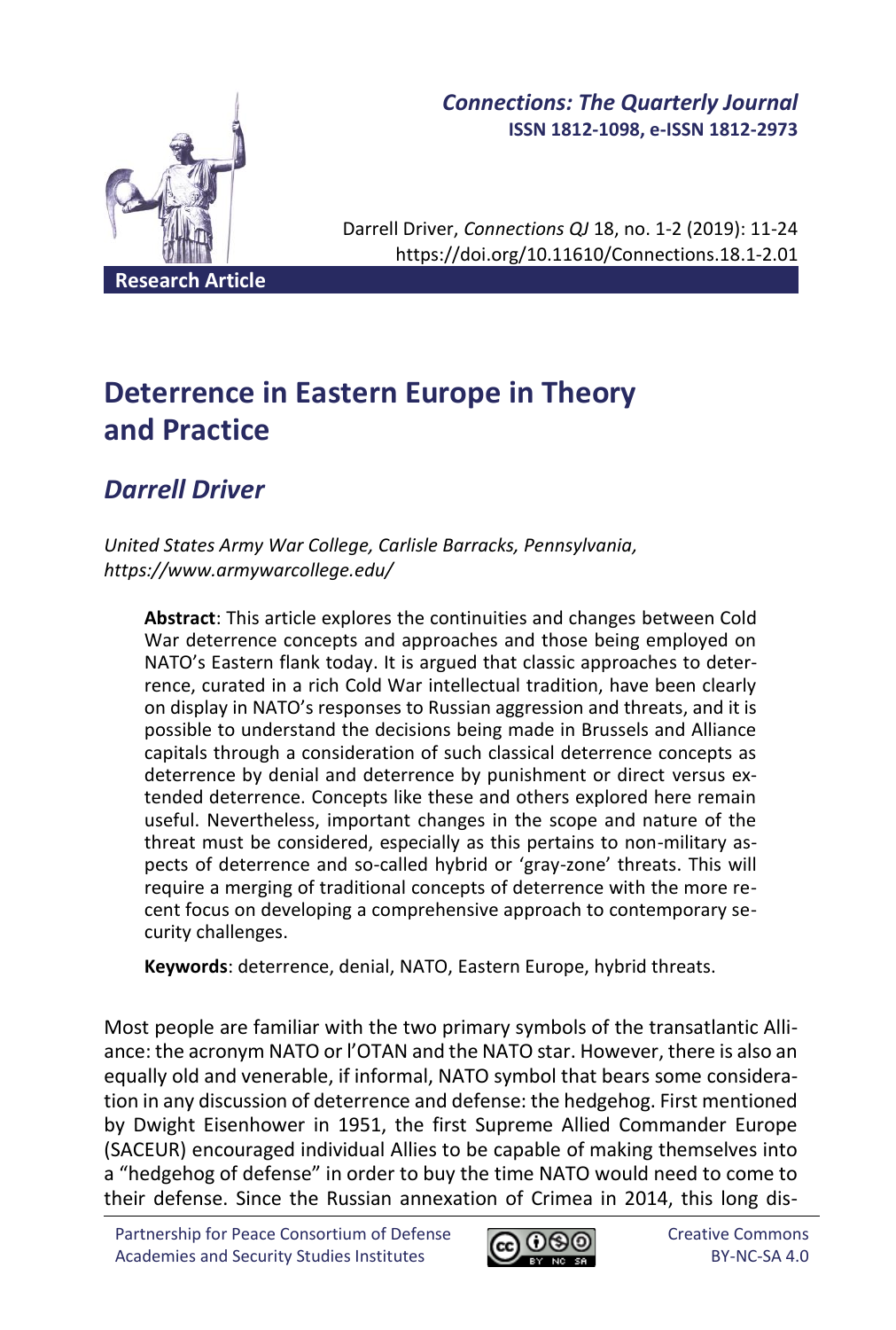carded symbol of deterrence has made a resurgence. However, while this necessary rediscovery of deterrent concepts is underway, there is also much that is different about deterrence and collective defense today that warrants consideration. Borrowing from Isaiah Berlin's famous "fox and the hedgehog" metaphor, $1$ changes in the contemporary security environment mean that NATO will require more of the fox's adaptiveness of thought and varied approach to problem-solving as it re-commits itself to a hedgehog-like focus on deterrence.

This article explores both the continuities and changes that warrant consideration in any discussion of deterrence and defense in today's Eastern Europe. I argue that classic approaches to deterrence have been at work in Allies' responses to Moscow's aggression, and it is possible to understand the decisions being made in Brussels and Alliance capitals through a consideration of these classic deterrence concepts. Nevertheless, important changes in the scope and nature of the threat must be considered, especially as this pertains to non-military aspects of deterrence and so-called hybrid or "gray-zone" threats.

# **Concepts of Deterrence**

The concept of deterrence is perhaps as old as human conflict itself, but its intellectual "golden era" was cultivated in the climate of the Cold War from about 1946 to the late 1980s. This period saw the adoption of cornerstone contributions by figures such as Bernard Brodie, Herman Kahn, Thomas Schelling, and Glenn Snyder.<sup>2</sup> Though the driving force behind much of the early work from this period was the advent of nuclear weapons, deterrence as a concept was quickly expanded to the conventional domain as well.<sup>3</sup> Whether nuclear or conventional, the essence of deterrence, according to US joint doctrine, is "the prevention of action by the existence of a credible threat of unacceptable counteraction and/or belief that the cost of action outweighs the perceived benefits.<sup>4</sup> Glenn Snyder described deterrence simply as "discouraging the enemy from taking military action by posing for him a prospect of cost and risk outweighing his per-

<sup>1</sup> Isaiah Berlin, "The Hedgehog and the Fox: An Essay on Tolstoy's View of History," *The Proper Study of Mankind: An Anthology of Essays*, ed. Henry Hardy and Roger Hausheer (New York: Farrar, Straus, and Giroux, 1998). For a more recent use of the metaphor applied to strategy, see John Lewis Gaddis, *On Grand Strategy* (New York: Penguin Press, April 2018).

<sup>2</sup> Bernard Brodie, ed., *The Absolute Weapon: Atomic Power and World Order* (New York: Harcourt, Brace and Company, 1946); Herman Kahn, *On Thermonuclear War* (Princeton: Princeton University Press, 1960); Thomas C. Schelling, *Arms and Influence: With a New Preface and Afterward* (New Haven: Yale University Press, 2008); Glenn H. Snyder, *Deterrence and Defense: Toward a Theory of National Security* (Princeton: Princeton University Press, 1961).

<sup>3</sup> For a focused look at conventional aspects, see John J. Mearsheimer, *Conventional Deterrence* (Ithaca, N.Y.: Cornell University Press, 1983).

<sup>4</sup> *DOD Dictionary of Military and Associated Terms*, US Joint Chiefs of Staff, Military and Electronic Library, http://www.jcs.mil/Portals/36/Documents/Doctrine/pubs/diction ary.pdf.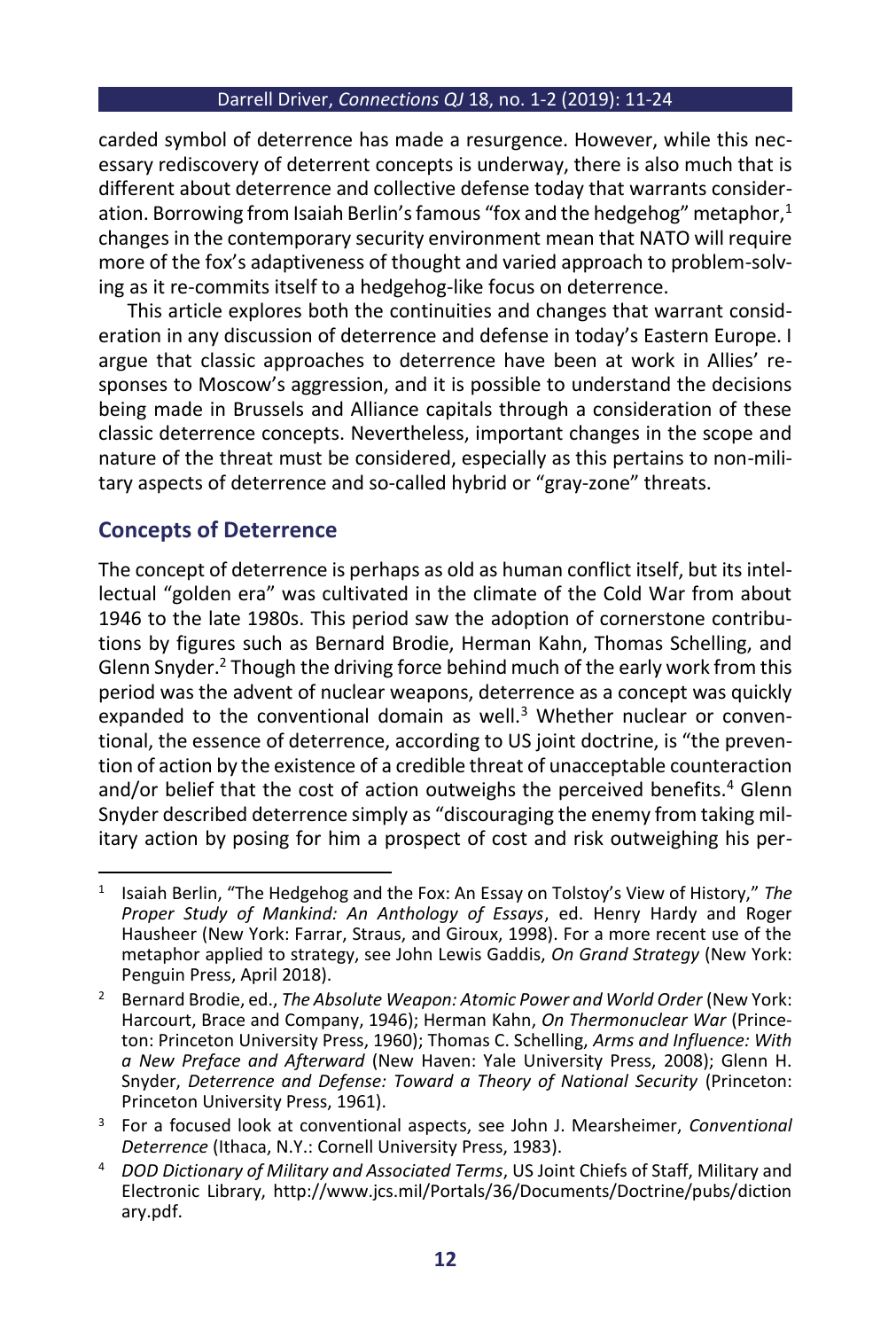spective gain."<sup>5</sup> Deterrence differs from compellence, the other form of coercion, in that it does not seek to encourage another actor to do something, rather to get that actor to maintain the status quo, to "just keep doing what you are doing." <sup>6</sup> From this basic observation about the purpose of deterrence grew a rich and diverse literature that would be impossible to explore fully in an article of this length. Instead, I would like to focus on few central concepts and approaches worth highlighting for the present problem set.

First, the literature draws a distinction between *Immediate* and *General Deterrence*. "Immediate deterrence, according to Patrick Morgan, "concerns the relationship between opposing states where at least one side is seriously considering an attack while the other is mounting a threat of retaliation in order to prevent it."<sup>7</sup> For this reason, Richard Lebow and Janice Stein label immediate deterrence "a strategy of conflict management" with one side attempting to dissuade the other from aggression.<sup>8</sup> This can be contrasted with general deterrence, which Morgan describes as relating more "to opponents who maintain armed forces to regulate their relationship even though neither is anywhere near mounting an attack."<sup>9</sup> With a few high tension exceptions, like the 1962 Cuban Missile Crisis, Lawrence Freedman argues that this "long haul" deterrence characterized the balance of power relationship and Cold War strategy. According to Freedman, "general deterrence is practiced in order to avoid having to practice immediate deterrence."<sup>10</sup>

The second prominent concept in the literature has to do with the distinction between *deterrence by punishment* and *deterrence by denial*. Deterrence by punishment requires one to convince an adversary that any aggression, initially successful or not, will be met with a response that is unacceptably costly. This approach involves convincing the adversary of both the capability to impose such cost as well as the will to follow through, even in the face of further retaliation. Punishment is different from deterrence by denial, which seeks to demonstrate a credible ability to prevent the adversary from achieving desired objectives in the first place. The US Secretary of State from the early Cold War, Dean Acheson, described the practical difference this way, "we mean that the only deterrent to the imposition of Russian will in Western Europe is the belief that from the out-

<sup>5</sup> Snyder, *Deterrence and Defense*, 35*.*

<sup>6</sup> Robert J. Art and Kelly M. Greenhill, "Coercion: An Analytic Overview," in *Coercion: The Power to Hurt in International Politics*, ed. Kelly M. Greenhill and Peter Krause (New York: Oxford University Press, 2018), 5.

<sup>7</sup> Patrick M. Morgan, *Deterrence: A Conceptual Analysis* (Beverly Hills, CA: Sage Publications, 1977), 28.

<sup>8</sup> Richard Ned Lebow and Janice Gross Stein, "Beyond Deterrence," *Journal of Social Issues* 43, no. 4 (Winter 1987): 5-71.

<sup>9</sup> Morgan, *Deterrence: A Conceptual Analysis*, 28.

<sup>10</sup> Lawrence Freedman, "General Deterrence and the Balance of Power," *Review of International Studies* 15, no. 2 (April 1989): 199-210, quote on p. 204, https://doi.org/10.1017/S0260210500113002.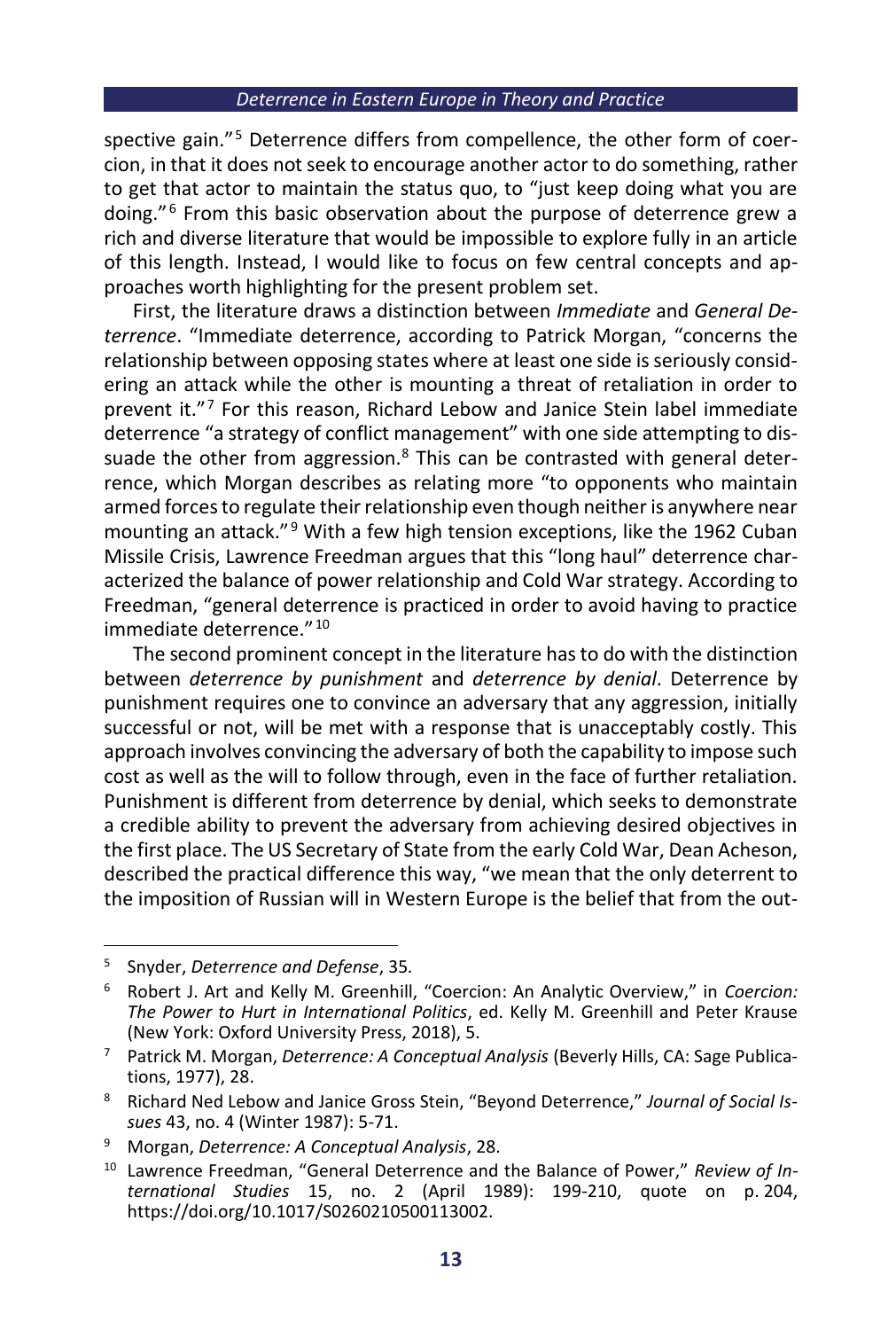set of any such attempt American power would be employed in stopping it [denial], and, if necessary, would inflict on the Soviet Union injury which the Moscow regime would not wish to suffer [punishment]." <sup>11</sup> Of course, both of these effects are aimed at the mind of an adversary, with denial deterrence, according to Glenn Snyder, presenting "the enemy with a threat which is more easily calculable than punishment deterrence." <sup>12</sup>

The third prominent distinction in the literature is perhaps the most straightforward: direct (or central) deterrence and extended deterrence. Direct deterrence refers to the ability to dissuade an adversary from attacking one's homeland. Extended deterrence is measured by the ability to include other states under that same deterrent umbrella. In the latter case, credibility challenges are prevalent. It is one thing to convince an adversary that one will respond if one's homeland is attacked, whether there be risk of future retaliation and escalation or not. It is quite another to convince an adversary that one will respond if an ally is attacked, thereby assuming retaliatory risk on behalf of others. Much of US effort in the Cold War was in convincing the Soviets of the credibility of the US threat to fight if European Allies were attacked. This was done both through strong statements of commitment and intent that Patrick Morgan called "mortgaging the president's honor." $13$  It was also done by forward deploying troops into areas subject to Russian aggression and, in some cases, giving local commanders the authority to respond to an attack. The goal was to remove as much doubt as possible regarding the certainty that an attack on a NATO Ally would engender a response from the US, thereby making extended deterrence credible.

# **Deterrence in Post-2014 Europe: Theory Meets Practice**

While the above review barely scratches the surface of a broad deterrence literature, it does offer a starting point for thinking about deterrence in contemporary Europe. While there was a point when this body of literature looked to be condemned, like the Cold War, to the dustbin of history, the 2014 Russian occupation of Crimea and fostering of instability in eastern Ukraine has once again put deterrence concepts back at the center of European security discussions. It is, therefore, worth considering how NATO efforts at deterrence since 2014 have taken shape and how deterrence theory helps explain these efforts.

In response to what was called the first forcible change of European borders since World War II, the US responded quickly to demonstrate its commitment to NATO territorial sovereignty. The US Operation Atlantic Resolve (OAR) projected a line of small units across NATO's eastern flank as a visible symbol of US resolve.

<sup>11</sup> Dean Acheson, *Power and Diplomacy* (New York: Atheneum, 1962), 85.

<sup>12</sup> Glenn H. Snyder, *Deterrence by Denial and Punishment*, Woodrow Wilson School Research Monograph (Princeton University, January 1969), 5.

<sup>13</sup> Patrick M. Morgan, *Deterrence Now* (Cambridge, UK: Cambridge University Press, 2003), 15-16.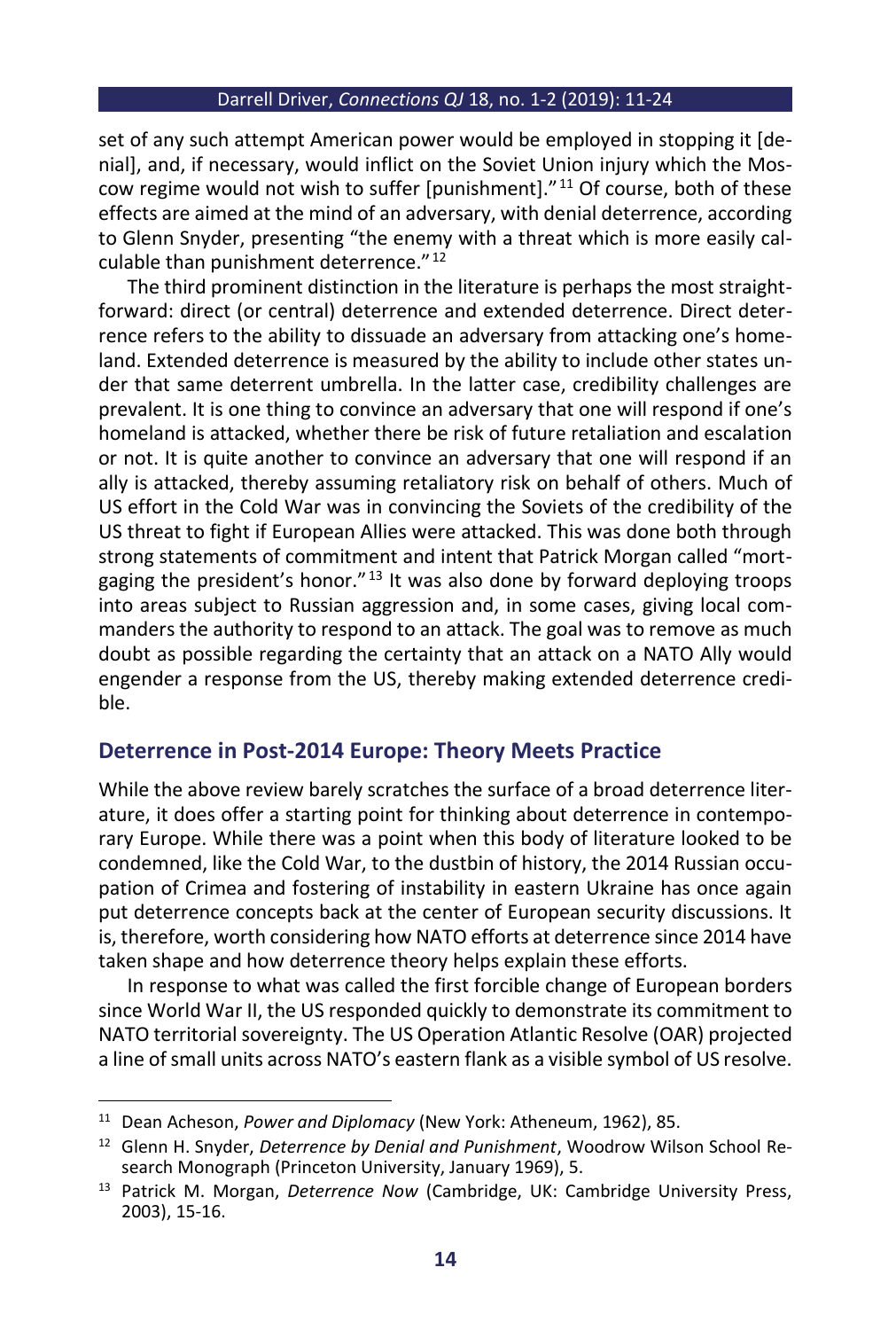Visits by both President Barack Obama and Vice President Joe Biden included an "ironclad" commitment to the security and sovereignty of NATO Allies, and the US Congress appropriated \$1B in European Reassurance Initiative (ERI) funds to pay for the enhanced posture of US forces in Europe and begin bringing additional rotational forces from the  $US^{14}$  In word and action. Washington responded to Eastern NATO Allies' concern that the moment called for immediate deterrent steps by signaling the US's continued commitment to extended deterrence in Eastern Europe, if only with small numbers of initial forces.

NATO likewise acted collectively to demonstrate resolve in the east. The NATO Readiness Action Plan was developed immediately to implement a range of short-term assurance measures for Eastern Allies and longer-term adaptation measures to improve the deterrence posture of the Alliance. At the 2014 Wales Summit of Heads of State and Government (HOS/G), Allies agreed to a dramatic expansion of the NATO Response Force (NRF), including the development of a Very High Readiness Joint Task Force (VJTF) that could put a brigade's worth of combat power on the ground within 5-7 days of activation. Importantly, the VJTF would be comprised of units from 10 to 15 Allies, signaling a unified response to any aggression that triggered its deployment. We also saw this inclination to staff units with broad representation from across the Alliance in the composition of the NATO Force Integration Units (NFIUs), also agreed at Wales. At the Warsaw Summit two years later, this logic of fielding multi-flagged units to demonstrate NATO unity was extended further, with the advent of enhanced Forward Presence (eFP) in the Alliance's northeast and tailored Forward Presence (tFP) in the southeast.

Thus, like the US's OAR, the VJTF, eFP, and tFP meant that other NATO Allies, too, were signaling a commitment to extended deterrence on the Alliance's eastern flank and, like the US, the combat power of these formations was far from decisive. A 2016 RAND Corporation study stated its findings bluntly, "as currently postured, NATO cannot successfully defend the territory of its most exposed members." <sup>15</sup> This was far from an epiphany. The force posture in the Baltics was particularly problematic and served as a special point of emphasis for the same RAND study. "Across multiple games using a wide range of experts," according to the study's authors David Shlapak and Michael Johnson, "the longest it has taken Russian forces to reach the outskirts of Tallin and Riga is 60 hours." <sup>16</sup> RAND was evaluating the Alliance on its ability to deter by denial in the Baltics, but one might view Allies' efforts, at least through 2016, as working to demonstrate a commitment to extended deterrence through deterrence by *punishment*. That is, broad Allied "skin in the game" would ensure that any act of aggression would

<sup>&</sup>lt;sup>14</sup> Congressional Research Service, "The European Deterrence Initiative: A Budgetary Overview," *In Focus*, August 8, 2018, https://fas.org/sgp/crs/natsec/IF10946.pdf.

<sup>15</sup> David A. Shlapak and Michael W. Johnson, "Reinforcing Deterrence on NATO's Eastern Flank: Wargaming the Defense of the Baltics" (Arroyo, CA: RAND Corporation, 2016), 1.

<sup>&</sup>lt;sup>16</sup> Shlapak and Johnson, "Reinforcing Deterrence on NATO's Eastern Flank."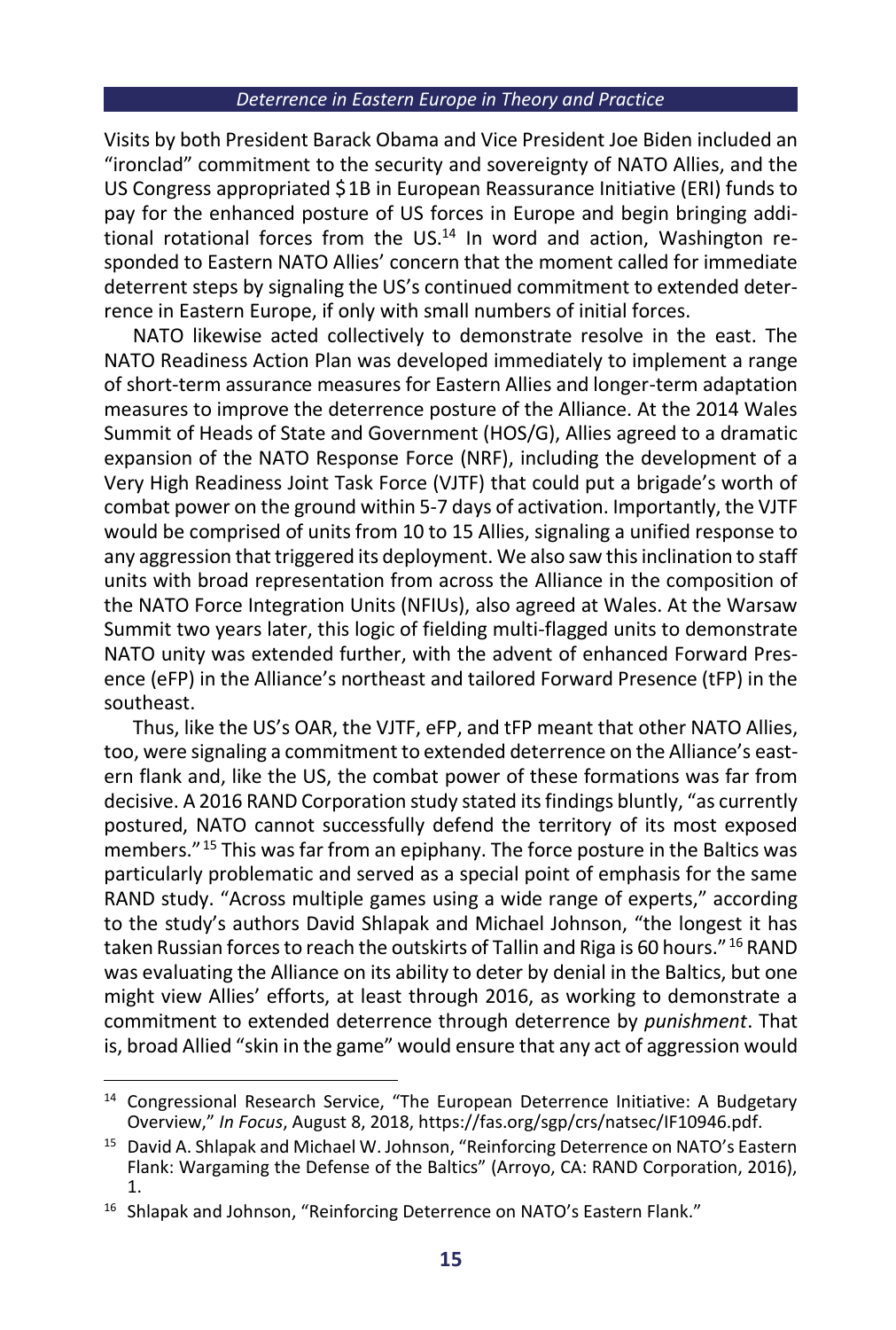engender a unified Alliance response. If NATO could not prevent an initial decision, forward-deployed NATO troops and initial rapid reinforcement would make a broader conflict and, therefore, NATO retaliation unavoidable.

Meanwhile, both individual Allies and the Alliance have continued to work on longer-term NATO adaptation measures that would allow the Alliance to develop a credible *deterrence by denial* capability. The HOS/G commitment at Wales to move their nations toward spending 2 percent of Gross Domestic Product on defense and spending 20 percent of the defense budget on modernization and equipment was one important step to developing more credible military capabilities.<sup>17</sup> For its part, the US has responded by dramatically increasing defense expenditures earmarked for Europe, increasing ERI spending from \$1 Billion in 2015 to \$4.8 Billion in 2018, with a request of \$6.5 Billion for 2019.<sup>18</sup> In fact, ERI itself was renamed from European Reassurance Initiative to European Deterrence Initiative (EDI) in the 2017 legislation. This money has gone to increase presence of rotational forces, expanded exercises and training, enhanced prepositioning of equipment, improved infrastructure, and the building of partner capacity.

NATO has followed suit, initially allocating \$200 Million toward the development of a prepositioning site for US equipment in Poland,<sup>19</sup> and, at the 2018 Brussels Summit, NATO further sharpened its focus on deepening the "NATO bench" and improving readiness in order to be capable of fielding significant combat forces in a shorter period of time. The so-called "four-30s" plan commits Allies to making available 30 troop battalions, 30 squadrons of aircraft, and 30 warships on 30 days notice-to-move.<sup>20</sup> Along with the development of ready units, NATO has also been working on improving intra-European mobility. Ideas like the development of an EU "Schengen Zone-like" collection of countries that commit to expediting military mobility have begun to take shape.<sup>21</sup> Currently, the Alliance is beginning to grapple with the much tougher and more costly task of improving the physical infrastructure required to enable mobility. All of these efforts suggest a transition from an initial focus on establishing the credibility of NATO threats to respond vigorously to any aggression against NATO Allies, ini-

<sup>&</sup>lt;sup>17</sup> North Atlantic Treaty Organization (NATO), "Wales Summit Declaration," September 5, 2014, para 14, https://www.nato.int/cps/ic/natohq/official\_texts\_112964.htm.

<sup>&</sup>lt;sup>18</sup> Congressional Research Service, "The European Deterrence Initiative."

<sup>&</sup>lt;sup>19</sup> Department of Defense, "Military Construction Program: FY 2019 Budget," February 2018, 9, https://comptroller.defense.gov/Portals/45/Documents/defbudget/fy2019/ budget\_justification/pdfs/11\_NATO\_Security\_Investment\_Program/FY19\_NSIP\_J-Book\_Final.pdf.

<sup>&</sup>lt;sup>20</sup> North Atlantic Treaty Organization (NATO), "Brussels Summit Declaration," July 11, 2018, para 14, https://www.nato.int/cps/en/natohq/official\_texts\_156624.htm.

<sup>&</sup>lt;sup>21</sup> European Union, External Action Service, "Defence: EU Moves on Military Mobility," March 28, 2018, https://eeas.europa.eu/headquarters/headquarters-Homepage/ 42226/defence-eu-moves-military-mobility\_en.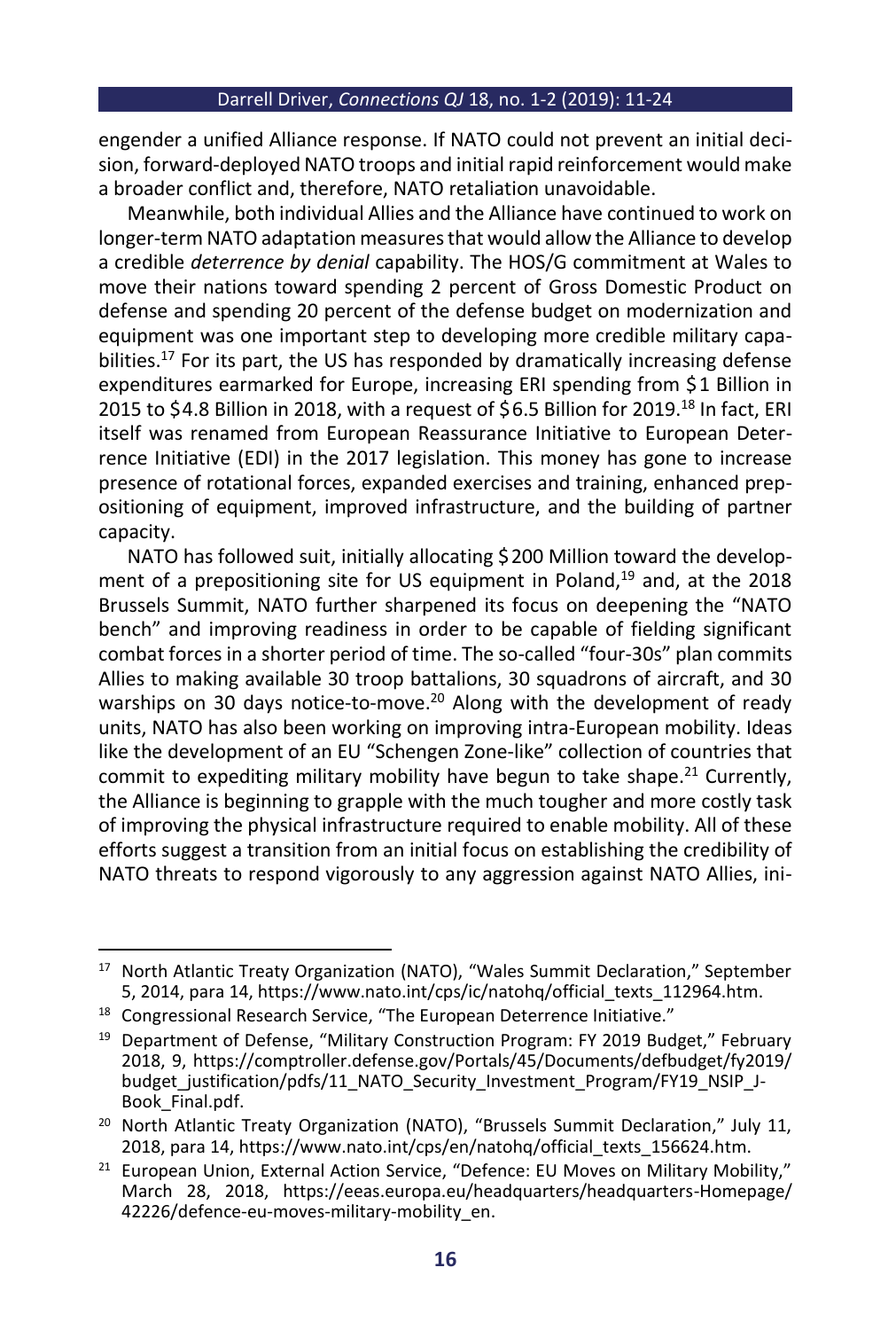tially successful or not (deterrence by punishment), to a more calculable ability to deny an aggressor the prospect of an initial, quick victory.

# **Deterrence Theory as Guide to Future Practice**

If we can say, then, that current defense work in Eastern Europe fits well with existing deterrence literature, what might this literature have to say about necessary future work? To answer this question, it is useful to consider some of the reasons past deterrence efforts have failed. Alexander George and Richard Smoke's 1974 typology identifies three patterns for how an adversary might trigger a deterrence failure: the *fait accompli* attempt, the limited probe, and controlled pressure.<sup>22</sup> The differences are determined by the level of risk an aggressor is prepared to take. An attempted *fait accompli* attack comes with the most risk, but it can, according to George and Smoke, be "the most rational" approach if the initiator believes the adversary is unable to prevent the action and does not value the disputed territory enough to warrant the necessary investment of blood and treasure to reverse the initial decision.<sup>23</sup> Observers point to the 2014 annexation of Crimea as the implementation of a *fait accompli* policy.<sup>24</sup> Recognizing the threat posed by such adventurism in the Cold War, Glenn Snyder evaluated NATO defense posture in Europe and concluded that a deterrence by denial force need not be capable of holding out indefinitely or defeating an invader outright, but it did need to be strong enough to convince the Soviets of the Allies' commitment to resist. The operative question, then, in contemporary Eastern Europe is how much and what kind of force is needed to achieve this goal.

A recent report from the Center for European Policy Analysis led by former US Army Europe Commander, Lieutenant General (retired) Ben Hodges, offers some answers to this question, highlighting the requirement for (1) effective early warning, (2) capable national forces, and (3) adequate infrastructure and prepositioned supplies.<sup>25</sup> First, according to the report, early warning in the east is critical to gaining a window of opportunity within which the Alliance can communicate its resolve through additional force deployments, like that of the VJTF and the broader 40,000 troop strong NATO Response Force. Put another way, the more advanced warning NATO has to transition from a general to an immediate deterrence posture, the greater the opportunity for the signaling necessary to eliminate any potential Russian misperception or miscalculation regarding Allies' commitment to collective defense. Second, capable national forces are es-

<sup>22</sup> Alexander L. George and Richard Smoke, *Deterrence in American Foreign Policy: Theory and Practice* (New York: Columbia University Press, October 1974), 534-547.

<sup>23</sup> George and Smoke, *Deterrence in American Foreign Policy*, 537.

<sup>24</sup> Zdzislaw Sliwa, "Poland: NATO's East Frontline Nation," in *Deterring Russia in Europe: Defence Strategies for Neighbouring States*, ed. Nora Vanaga and Toms Rostoks (Routledge, 2018), 217-236.

<sup>&</sup>lt;sup>25</sup> Ben Hodges, Janusz Bugajski, and Peter B. Doran, "Securing the Suwałki Corridor: Strategy, Statecraft, Deterrence, and Defense" (Washington, DC: Center for European Policy Analysis, July 2018), 4.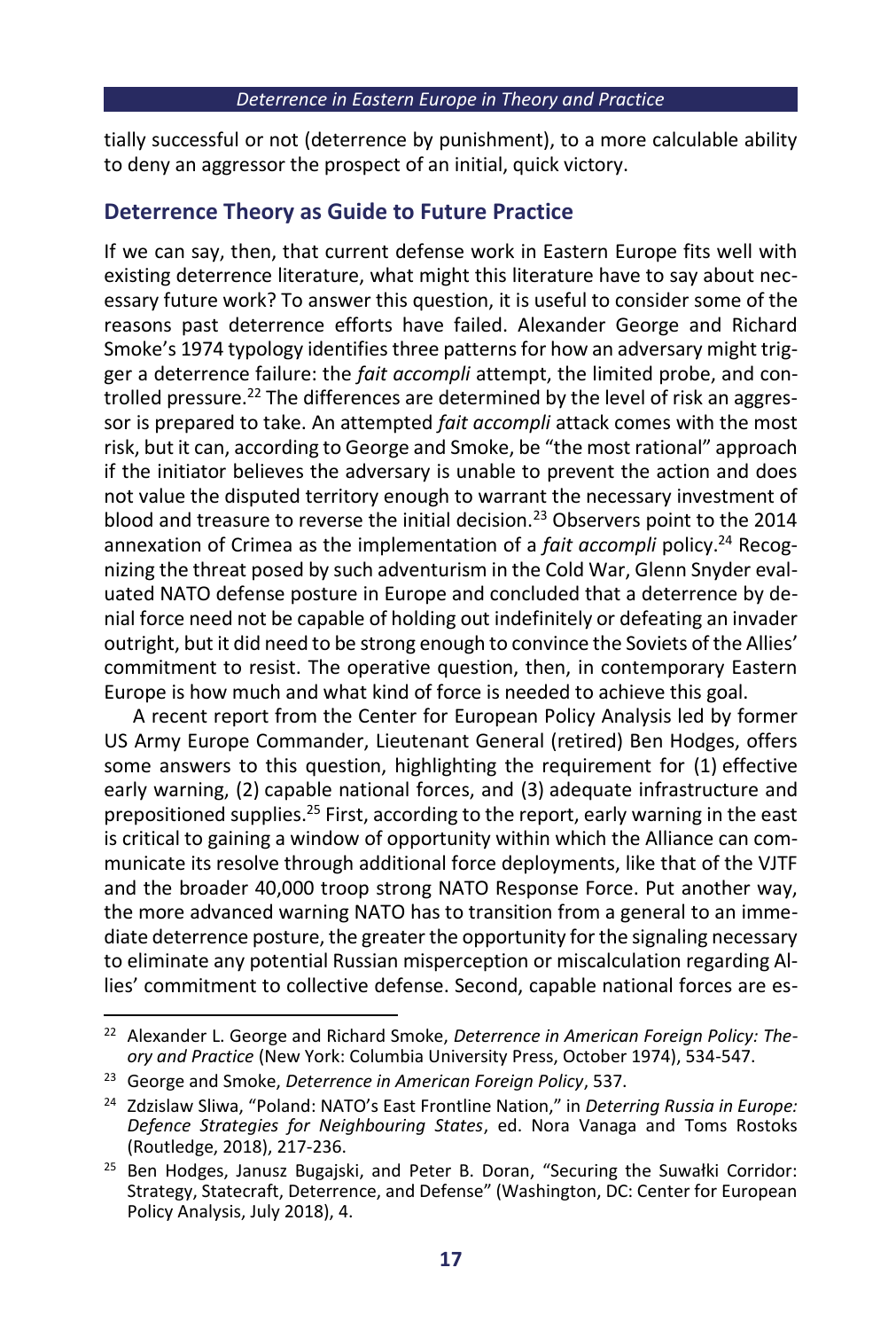sential to bolstering the east and making eastern NATO Allies an uninviting military target in the first place. The importance of a strong national defense capability is enshrined in NATO's founding treaty, which states in Article 3 that parties to the treaty will, "separately and jointly, by means of continuous and effective self-help and mutual aid, […] maintain and develop their individual and collective capacity to resist armed attack." <sup>26</sup> One especially encouraging example of both of these principles is the potential of strengthened cooperation under the socalled B9+ (Bucharest Cooperation) arrangements, in which the nine eastern Alliance states (Estonia, Latvia, Lithuania, Poland, Czech Republic, Slovakia, Hungary, Romania, and Bulgaria) agree to work collectively on shared challenges such as readiness and interoperability. Third, because it is unrealistic to expect NATO to maintain a forward Cold War-like posture of substantial permanently stationed forces, $27$  prepositioned supplies and improved transportation infrastructure are critical to enabling rapid reinforcement. In order to incentivize greater investment here, Lieutenant General (retired) Ben Hodges and his coauthors recommend that NATO develop parameters whereby Allies could count public spending on certain "dual-use" (military and civilian) infrastructure projects toward the agreed NATO 2 percent guideline.<sup>28</sup> While proposals like this do not have the necessary political support at the moment, they do demonstrate a growing awareness of the critical importance of military mobility to preventing any Russian consideration of a *fait accompli* approach. Efforts to demonstrate improved mobility and responsiveness are manifest in an expanded Alliance exercise regime, with the 2017 multinational exercise Saber Guardian providing an important test of the concepts in southeast Europe and the 2018 NATO exercise Trident Juncture doing the same for the north.<sup>29</sup>

As NATO has been making progress on the prevention of potential *fait accompli* failures, it must also keep in mind what George and Smoke refer to as a limited probe approach. In this threat to deterrence, an initiator "creates a controlled crisis in order to clarify the defender's commitments."<sup>30</sup> Rather than an all-out attempt to change the status quo and then challenge the defender to reverse the decision, as in the previous example, an initiator uses a controllable, calculable, and reversible limited probe to test a defender's resolve while at-

<sup>&</sup>lt;sup>26</sup> "The North Atlantic Treaty," Article 3 (Washington, DC: NATO, April 4, 1949), https://www.nato.int/cps/ie/natohg/official\_texts\_17120.htm.

 $27$  In fact, the Alliance continues to abide by the spirit of the NATO-Russia founding act, which commits NATO to collective defense through interoperability and reinforcement, rather than "permanent stationing of substantial combat forces." There is no consensus in the Alliance to change this position. "Founding Act on Mutual Relations, Cooperation and Security between NATO and the Russian Federation" (Paris, France: North Atlantic Treaty Organization, May 22, 1997), https://www.nato.int/cps/su/ natohq/official\_texts\_25468.htm.

<sup>&</sup>lt;sup>28</sup> Hodges, Bugajski, and Doran, "Securing the Suwałki Corridor," 8.

 $29$  Planning is underway for SABER GUARDIAN 2019, an Allied exercise in southeast Europe of equal or greater scope and scale than the 2017 event.

<sup>30</sup> George and Smoke, *Deterrence in American Foreign Policy*, 540.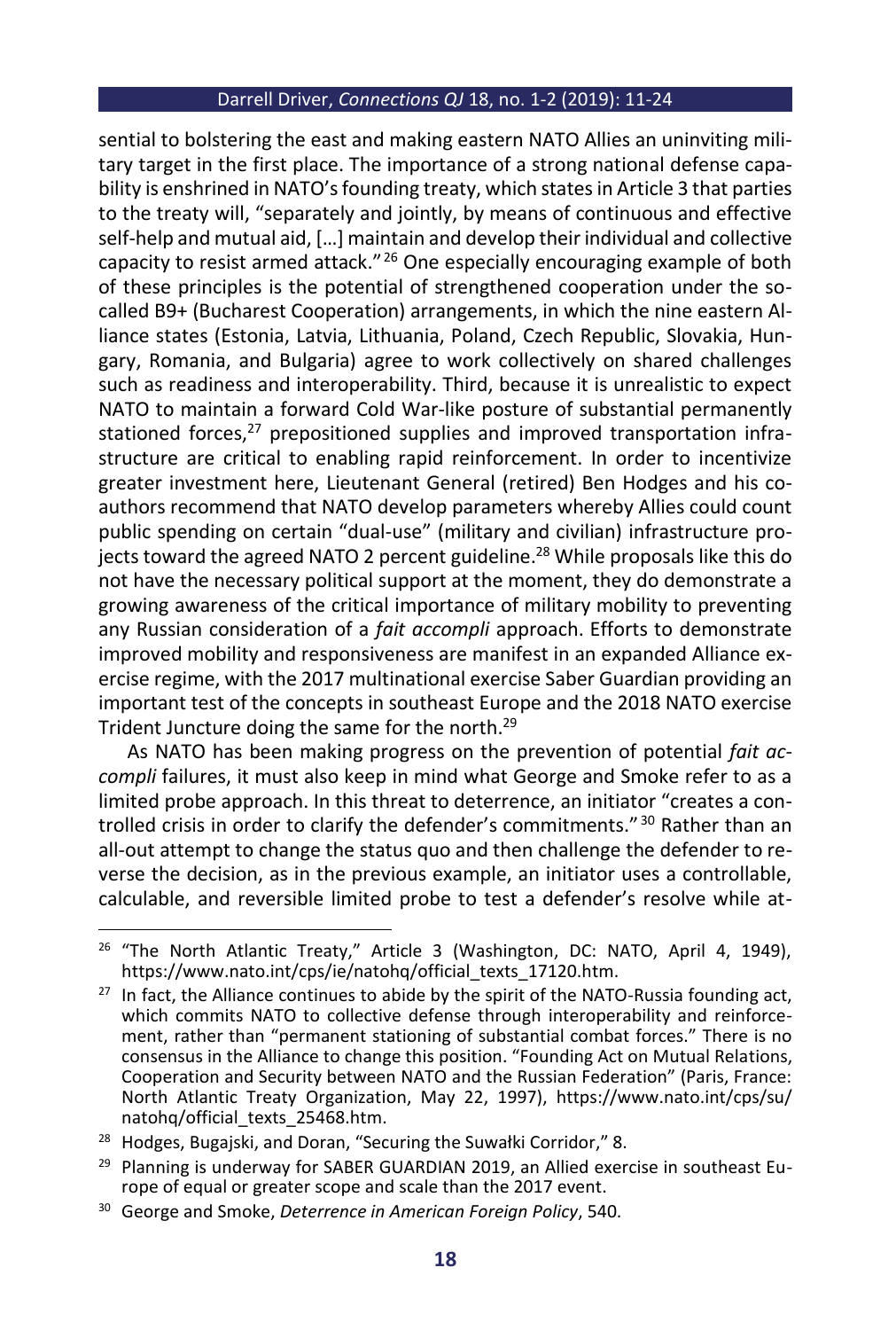tempting to limit the risk of a broader conflict. Such an approach can be especially problematic for an Alliance whose credibility rests on the treaty commitment that an attack on one will be viewed as an attack on all. Ambiguities surrounding the question of what constitutes treaty language like "armed attack" or an Ally's commitment to take "such action as it deems necessary" <sup>31</sup> could turn a limited probe into a poison pill that fractures Alliance unity over how to deal with the transgression.

Here again, communicating 'red-lines' is critical. As Robert Art and Kelly Greenhill argue, "a defender must make crystal clear to any potential attacker what the defender's red lines are by clearly stating its commitment, [… and] by pointing out the costs the challenger will bear should it cross the red lines."<sup>32</sup> Future NATO military exercises and political level crisis management exercises might, therefore, look for creative ways to build limited probe responses into exercise scenarios. Both individually and collectively, Allies might also develop a broader list of military and non-military crisis response measures for different limited probe scenarios. These measures work best when there is broad consensus on what response measures are available and how and when they would be implemented. For this reason, US, NATO, and European Union (EU) cooperation on such work, especially regards non-military measures, would be especially beneficial. Where *a priori* consensus on response measures is not possible, strategic ambiguity will need to be limited through collective statements and clear posturing. The statements and actions of Alliance leadership, especially the US President, are critical in these moments.<sup>33</sup>

The final threat to deterrence, according to George and Smoke, can be seen in patterns of controlled pressure. This approach offers the initiator the least amount of risk and is employed in situations in which the initiator views the defender's commitment as "unequivocal," compared to "pattern one, the initiator's belief is that there is no commitment; in pattern two he believes that there is uncertainty or ambiguity regarding a commitment by the defender."  $34$  Pattern three, therefore, can be appealing to an adversary who believes he has a particular asymmetric advantage against which the defender cannot offer adequate defense. George and Smoke point to continued Soviet pressure on West Berlin during the Cold War as an attempt to leverage the Soviet geographic advantage in surrounding the historic German capital. The purpose was to gradually erode western commitment to a free West Berlin and exacerbate tensions in the Alliance over the level of commitment NATO should demonstrate on the issue. One sees a similar approach today in Georgia, Ukraine, the Baltics, and Black Sea region, albeit with important differences in tactics across each case.

<sup>&</sup>lt;sup>31</sup> "The North Atlantic Treaty," Article 5.

<sup>&</sup>lt;sup>32</sup> Art and Greenhill, "Coercion: An Analytic Overview," 12.

<sup>33</sup> Morgan, *Deterrence Now*, 15-16.

<sup>34</sup> George and Smoke, *Deterrence in American Foreign Policy*, 543.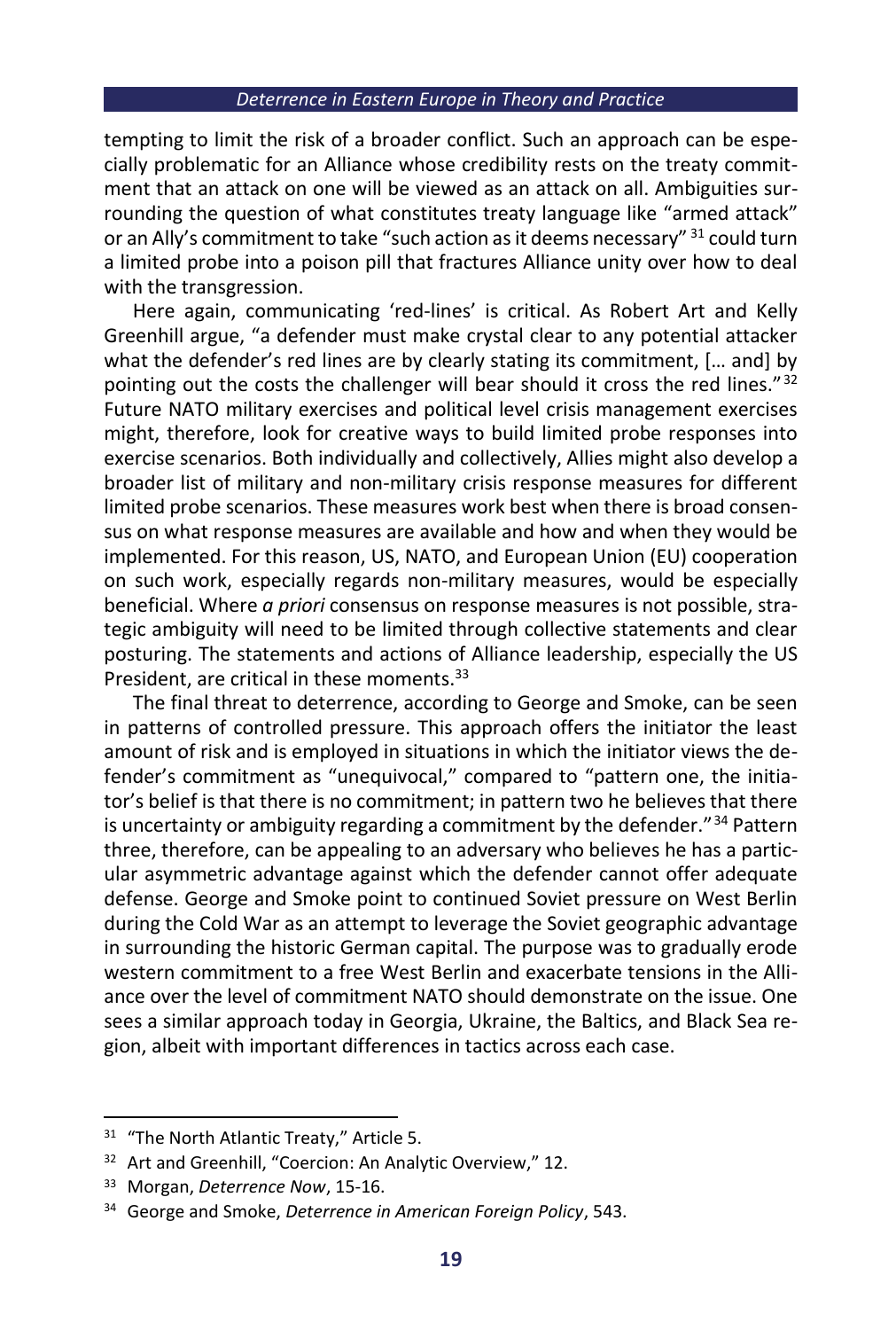The controlled pressure approach, along with select limited probes, can also be seen in a broad range of activities carried out below the level of conflict. These so-called "gray zone" or "hybrid" approaches are generally characterized by "activity that is coercive and aggressive in nature, but that is deliberately designed to remain below the threshold of conventional military conflict and open interstate war."<sup>35</sup> This makes the strategy ideal for controlled pressure efforts to defeat deterrence. It can be waged in a traditional geographic context through proxies, as in Eastern Ukraine, or through economic coercion, information warfare, sabotage, and, especially, cyber-attacks. Moreover, as traditional NATO deterrence efforts strengthen, this controlled pressure approach to undermining deterrence through gray zone efforts becomes more appealing to those wishing to change the status quo while avoiding open conflict. It is a new front in a more classic deterrence stand-off that poses one of the more difficult challenges for contemporary deterrence.

# **The Grey-Zone and the Stability / Instability Paradox**

With new technologies opening up new opportunities for a controlled-pressure strategy to defeat Alliance deterrence efforts, the Alliance has witnessed the emergence of what might be termed a "stability-instability paradox." The term was first coined in the 1960s to describe the way in which nuclear weapons constrained great power war, creating a level of overt stability even as adversarial states waged a low level but frenetic campaign of influence and proxy wars. A similar dynamic can be seen in the way strengthened Alliance conventional deterrence measures backed by extended nuclear deterrence have led adversaries to look for ever more controllable and calculable ways to exert pressure on deterrence regimes. Put another way, while NATO conventional deterrence efforts appear to be settling Eastern Europe into a general deterrence state of affairs, grey-zone probes, assaults, and campaigns continue to call for more crisis management-like responses, including actions to bolster immediate deterrence. Though these basic dynamics can be seen in examples across different hybrid spheres of action, cyber and the information sphere are several areas worth highlighting.

"The biggest problem in cyber," according to Estonia's former President Toomas Ilves, "remains deterrence. We have been talking about the need to deal with it within NATO for years now."<sup>36</sup> Indeed, Richard Clarke and Robert Knake go so far as to argue that deterrence theory simply does not transfer very well

<sup>35</sup> Hal Brands, "Paradoxes of the Gray Zone," *Social Science Research Network Electronic Journal* (January 2016), 1, http://dx.doi.org/10.2139/ssrn.2737593.

<sup>36</sup> Quoted in Joseph S. Nye Jr., "Deterrence and Dissuasion in Cyberspace," *International Security* 41, no. 3 (Winter 2016/2017): 44–71, quote on p. 44, https://doi.org/ 10.1162/ISEC\_a\_00266.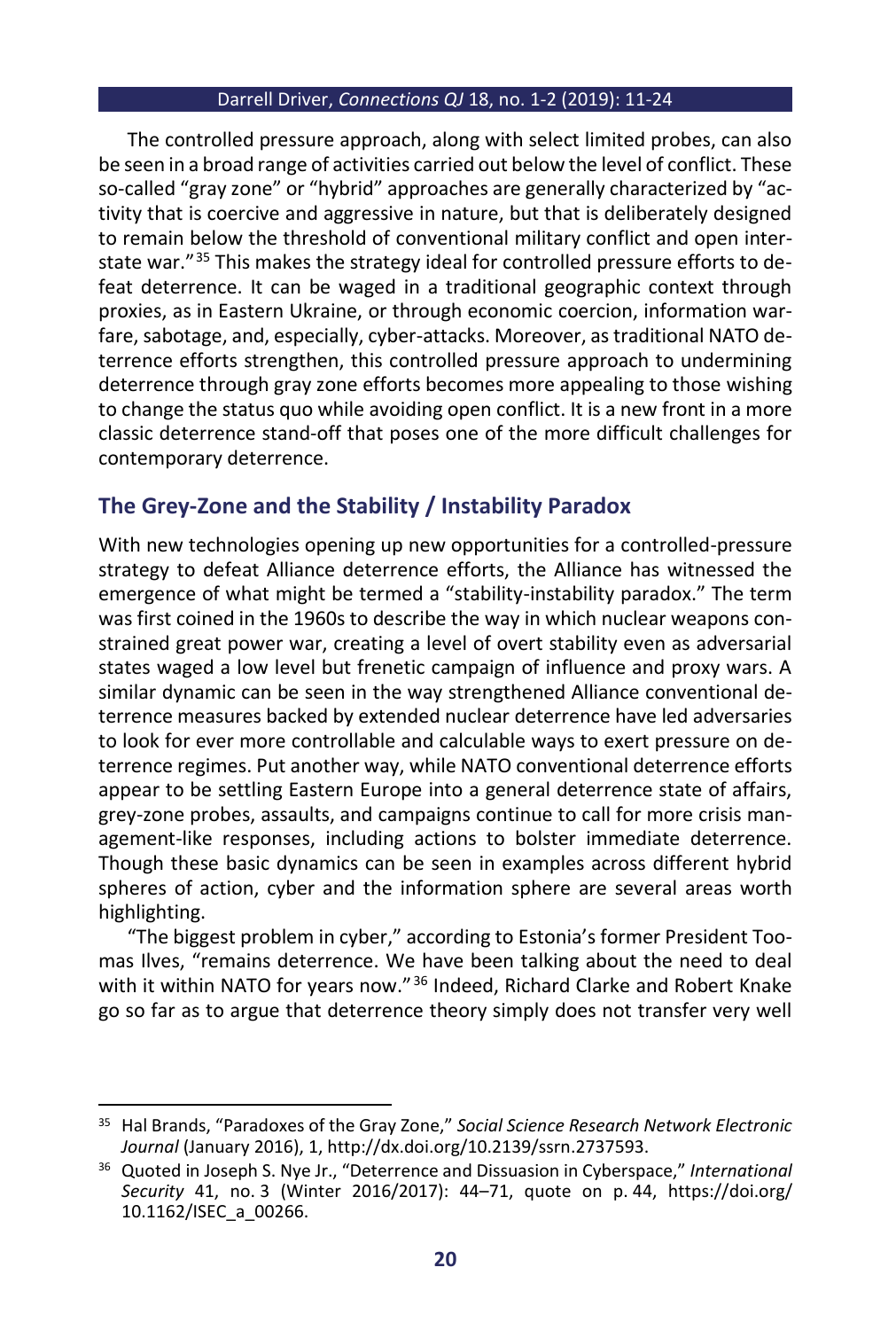to the cyber domain, $37$  and, where there has been theory transfer, the focus has generally been on deterrence by denial through network defenses and more resilient systems. In fact, the former US Deputy Secretary Defense William Lynn offered this view in arguing that "deterrence will necessarily be based more on denying any benefit to attackers than on imposing costs through retaliation." <sup>38</sup> This has also been the primary approach by NATO, initially focusing on the protection of NATO networks and enhancing resilience through education, mutual assistance, and cyber rapid reaction teams.<sup>39</sup> However, at Warsaw, NATO adopted cyberspace as a domain of operations, and the 2018 Brussels Summit resulted in an agreement to establish a Cyberspace Operations Center and to "continue to work together to develop measures which would enable us to impose costs on those who harm us." 40 Thus, despite some challenges, NATO has continued to adapt deterrence concepts to the emerging cyber domain of operations, evolving from a focus on defending NATO networks to assisting Allies with resilience and, eventually, a recognition of the need for a deterrence by punishment capability.

Allies' efforts have also begun to signal a more holistic approach to the application of deterrence concepts in cyber. According to Zdzislaw Sliwa, Poland's publication of its 2015 "Information Security Doctrine of the Republic of Poland" was an effort to establish a deterrence by denial posture.<sup>41</sup> Nevertheless, the document also highlights the requirement for "pursuing active cyberdefence, including offensive actions in cyberspace, and maintaining readiness for cyberwar."<sup>42</sup> Owing to a broad 2007 Russian cyber-attack, Estonia is perhaps the most forward-leaning Ally on the question of cyber. As a result, the 2017 defense development plan commits the country to the creation of "a national Cyber Command to develop both defensive and offensive cyber capabilities."<sup>43</sup> Finally, despite Deputy Defense Secretary Lynn's earlier comments, the United States' most recent 2018 cyber strategy offers a similar recognition that deterrence in the cyber domain requires both denial and punishment capabilities, arguing that

- <sup>40</sup> North Atlantic Treaty Organization, "Brussels Summit Declaration," July 12, 2018, para 20, https://www.nato.int/cps/ic/natohq/official\_texts\_156624.htm.
- <sup>41</sup> Sliwa, "Poland: NATO's East Frontline Nation."
- <sup>42</sup> National Security Bureau (Biuro Bezpieczenstwa Narodowego), "Cybersecurity Doctrine of the Republic of Poland," January 2015, accessed February 4, 2018, http://en.bbn.gov.pl/en/news/400,Cybersecurity-Doctrine-of-the-Republic-of-Poland.
- <sup>43</sup> Henrik Praks, "Estonia's Approach to Deterrence," in *Deterring Russia in Europe: Defence Strategies for Neighboring States*, ed. Nora Vanaga and Toms Rostoks (New Yourk: Routledge), 217-235.

<sup>37</sup> Richard A. Clarke and Robert K. Knake, *Cyber War: The Next Threat to National Security and What to Do About It* (New York: HarperCollins, 2010), 189.

<sup>38</sup> William J. Lynn III, "Defending a New Domain: The Pentagon's Cyberstrategy," *Foreign Affairs* 89, no. 5 (September/October 2010): 97-108.

<sup>&</sup>lt;sup>39</sup> North Atlantic Treaty Organization, "Cyber Defence," July 16, 2018, www.nato.int/ cps/en/natohq/topics\_78170.htm.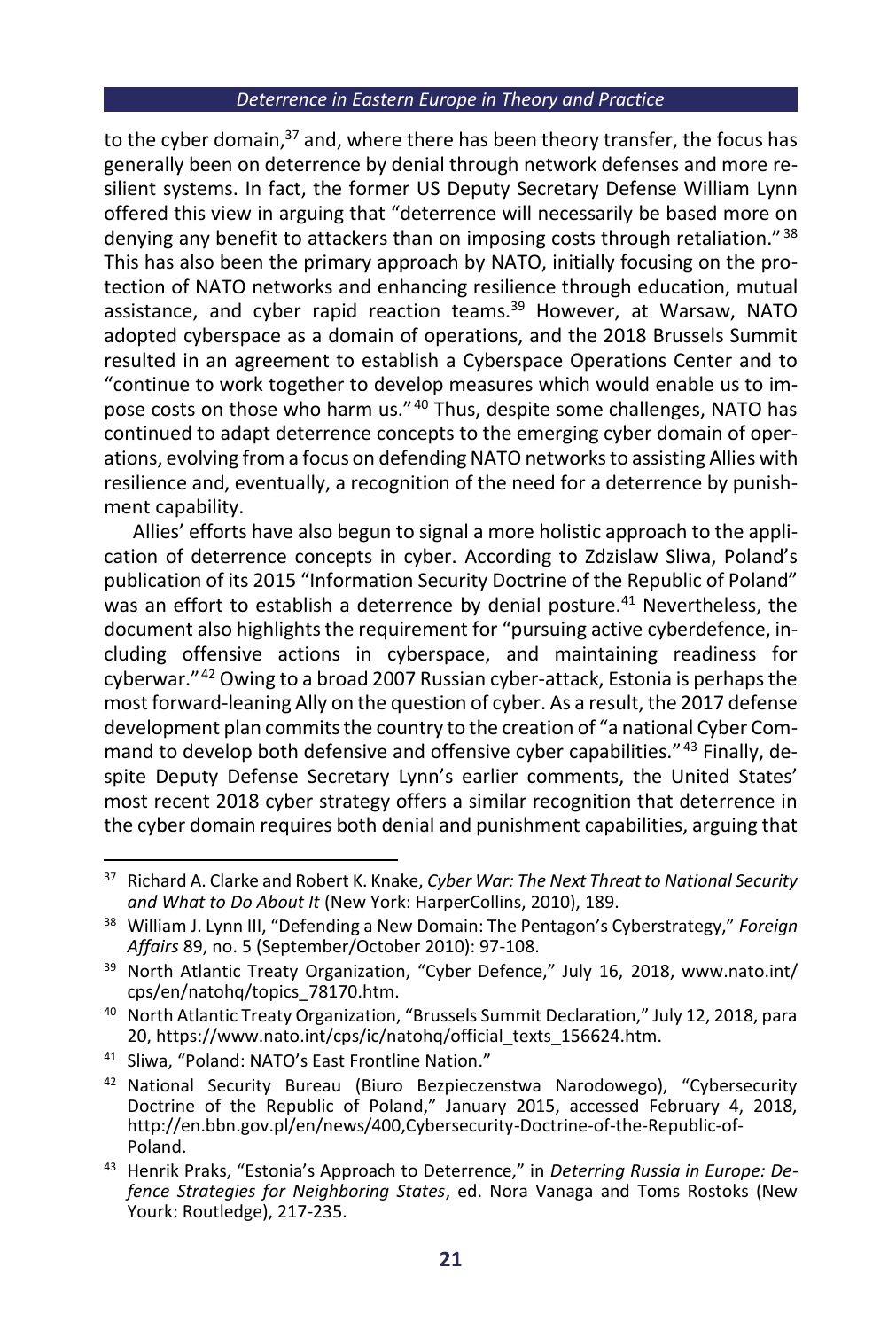"activity that is contrary to the responsible behavior in cyberspace is deterred through the imposition of costs through cyber and non-cyber means."<sup>44</sup> This latter point bears highlighting. Deterrence by punishment in the cyber domain may rely on a symmetric cyber response, but it might also include other asymmetric retaliatory measures, as with the imposition of US economic sanctions on Russia in response to meddling in the 2016 US elections. Achieving effective cyber deterrence will require Allies to continue exploring how both symmetric and asymmetric response options might best be employed and signaled ahead of time.

Being especially vulnerable, Eastern European states should continue to explore how they might adapt their own cyber strategies and deepen cooperation with other Allies in the cyber domain. Both the Bulgarian and Slovenian cyber strategies were developed in 2016, while Hungary and Romania's strategies date from 2013, before the 2016 NATO Cyber Defense Pledge. The establishment of cyber defense as an Alliance domain of operations, the affirmation that cyber defense is a part of NATO's collective defense core task, and the creation of a NATO Cyberspace Operations Center all speak to the expansion of concern and cooperation in this area. Ideas, like those put forward by the Atlantic Council of Bulgaria, to establish a cyber and hybrid threats response center should be considered as ways to foster continued interoperability and coordination.

A second hybrid challenge for NATO can be seen in the way Moscow has targeted media markets to influence messaging toward Russian political and economic interests. Findings from a recent Center for the Study of Democracy report describe pro-Russian oligarchic networks that exert broad control over Black Sea media markets either through outright ownership or the cultivation of other forms of economic dependency.<sup>45</sup> This has resulted in more-or-less consistent Moscow-directed misinformation and message spin in the impacted countries. The case of Bulgaria is especially enlightening. Having made foreign media investment illegal, national media markets were rapidly dominated by a handful of local actors who serve as a vehicle for illicit external funds. Rather than preventing outside influence, the measure ensured that foreign influence would be furtive and less-transparent, facing little market competition.

As these and other hybrid threats pose an ever greater challenge, methods of dealing with them have largely followed a deterrence by denial path, including the strengthening of political, economic, and societal resilience. Indeed, the Center for the Study of Democracy calls for a variety of EU sponsored measures to bolster Black Sea area media resilience, like programs to improve journalistic standards and prevent so-called media capture by malign external actors. Simi-

<sup>44</sup> "National Cyber Strategy of the United States of America," (Washington, DC: The White House, September 2018), 3, https://www.whitehouse.gov/wp-content/ uploads/2018/09/National-Cyber-Strategy.pdf.

<sup>45</sup> Center for the Study of Democracy (CSD), *Russian Influence in the Media Sectors of the Black Sea Countries: Tools, Narratives, and Policy Options for Building Resilience* (Sofia, Bulgaria: Black Sea Trust for Regional Cooperation and the German Marshall Fund, 2018).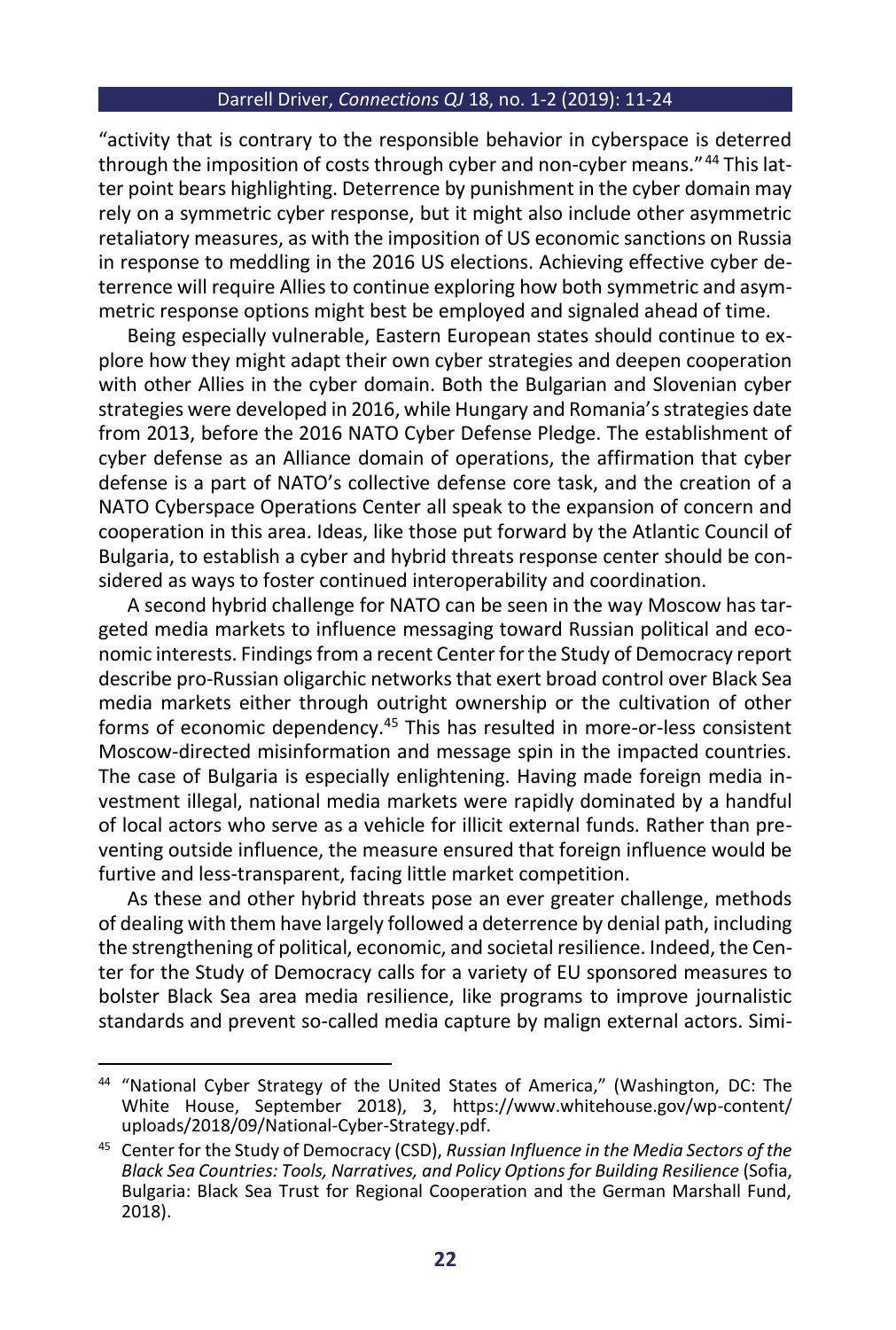larly, Radio Free Europe returned to both Romania and Bulgaria in December 2018 as a result of growing concern about the health of a free press in the region.<sup>46</sup> While these measures are sorely needed, deterrence by punishment approaches might also be considered. Such disincentives might include aggressive legal action and sanctions for individuals or groups that violate national laws. Here again, a cyber and hybrid threats response center like that proposed by Bulgaria's Atlantic Council could make important contributions to the effort and would have the advantage of plugging into a community of interest doing similar work across Europe.<sup>47</sup>

# **Conclusions**

Though deterrence theory is certainly no panacea for either the conventional or hybrid threats that face Eastern Europe, a consideration of some of the deterrence theory's key principles can help organize thinking and identify additional questions worth considering. One way of understanding Alliance efforts since 2014 has been to address the more immediate threats to deterrence first, preventing the *fait accompli* attack and drawing red-lines against limited probe efforts. This was done initially by establishing the expectation that rapid reinforcement and forward deployment would guarantee Alliance retaliation, deterring further adventurism through the prospect of punishment. The great challenge in this approach was in making the likelihood of punishment and the US commitment to extended deterrence credible. This effort has since been augmented by more sustained efforts to field capabilities that can oppose local, geographic Russian force advantages through stronger national forces, early warning, rapid mobility, and prepositioned equipment. This move toward deterrence by denial requires greater pre-crisis preparation of Eastern European defenses but can be more reliable in that it is easier for an adversary to calculate the risk aggression would entail.<sup>48</sup>

Nevertheless, even as these efforts continue to mature, controlled pressure challenges to NATO deterrence means that Alliance unity and resolve are under persistent assault. Individually, Allies are alive to the danger, and, collectively, the Alliance is coming to terms with the role NATO might play in addressing greyzone threats. What are the symmetric and asymmetric capabilities, response options, and crisis response measures that should be available? Do such capabilities belong in the NATO Defense Planning Process? How to ensure complementarity between individual Allies, NATO, and the EU? What is the role of NATO, including

<sup>46</sup> Eugen Tomiuc, Eugen Tomiuc "RFE/RL to Launch News Services in Romania, Bulgaria," *RadioFreeEurope/RadioLiberty*, July 19, 2018, https://www.rferl.org/a/rfe-rl-tolaunch-news-services-in-romania-bulgaria/29376248.html.

<sup>&</sup>lt;sup>47</sup> The Hybrid Center of Excellence in Finland and Cyber Center of Excellence in Estonia are two important examples for where multinational cooperation might be leveraged to advance national work.

<sup>48</sup> Snyder, *Deterrence by Denial and Punishment*, 5.